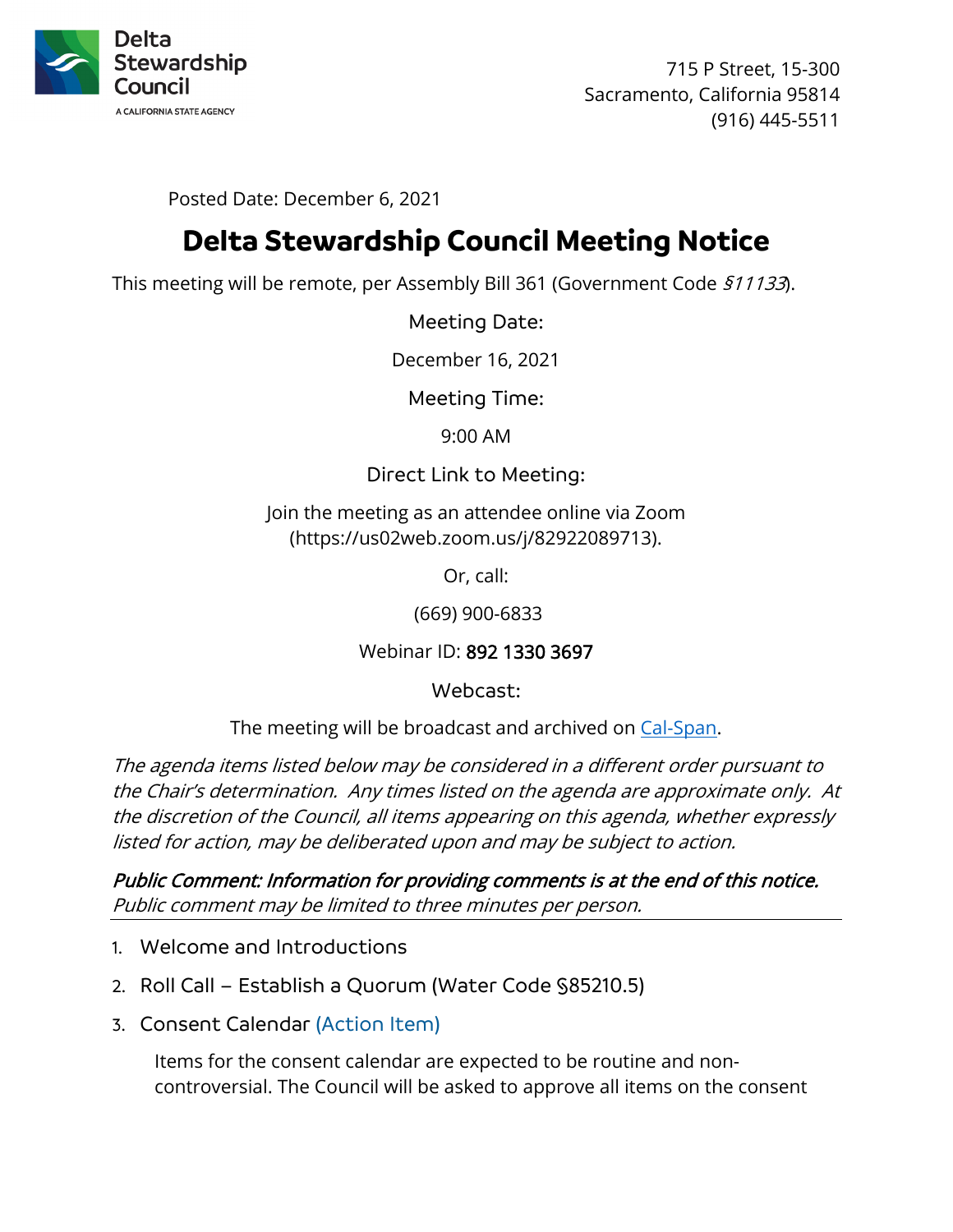calendar without discussion. If any Council member, staff member, or interested person requests that an item be removed from the consent calendar, it will be removed. Removed items may be taken up either immediately after the consent agenda or placed later in the agenda at the Chair's discretion.

- a) Adoption of October 28, 2021, Meeting Summary
- b) Approval of a Contract Amendment with Michigan State University (Agreement #18209)
- c) Approval of a Contract Amendment with the United States Geological Survey (Agreement #18202)
- 4. Chair's Report
	- a) Council Election of Vice Chair (Action Item)

The Council will elect a new Vice Chair. This role will become effective January 1, 2022.

5. Public Comment

The public may comment on any topic not listed on the agenda.

6. Executive Officer's Report

The Executive Officer will provide an update on the Council's activities and provide the Council with outgoing correspondence, the Outreach Highlights Report, the Active Projects List, and other relevant documents.

- a) Legal Update (Information Item)
- b) Legislative Update (Action Item)

The Council may discuss current legislation that could affect the Council and/or implementation of the Delta Plan and may take action to express support, opposition, or seek to amend any of the bills listed in the monthly legislative report.

c) Delta Adapts Adaptation Strategy Status Update (Information Item)

## 7. Lead Scientist's Report (Information Item)

Delta Lead Scientist Dr. Laurel Larsen will update the Council on Delta Science Program activities. The Lead Scientist Report provides the Council with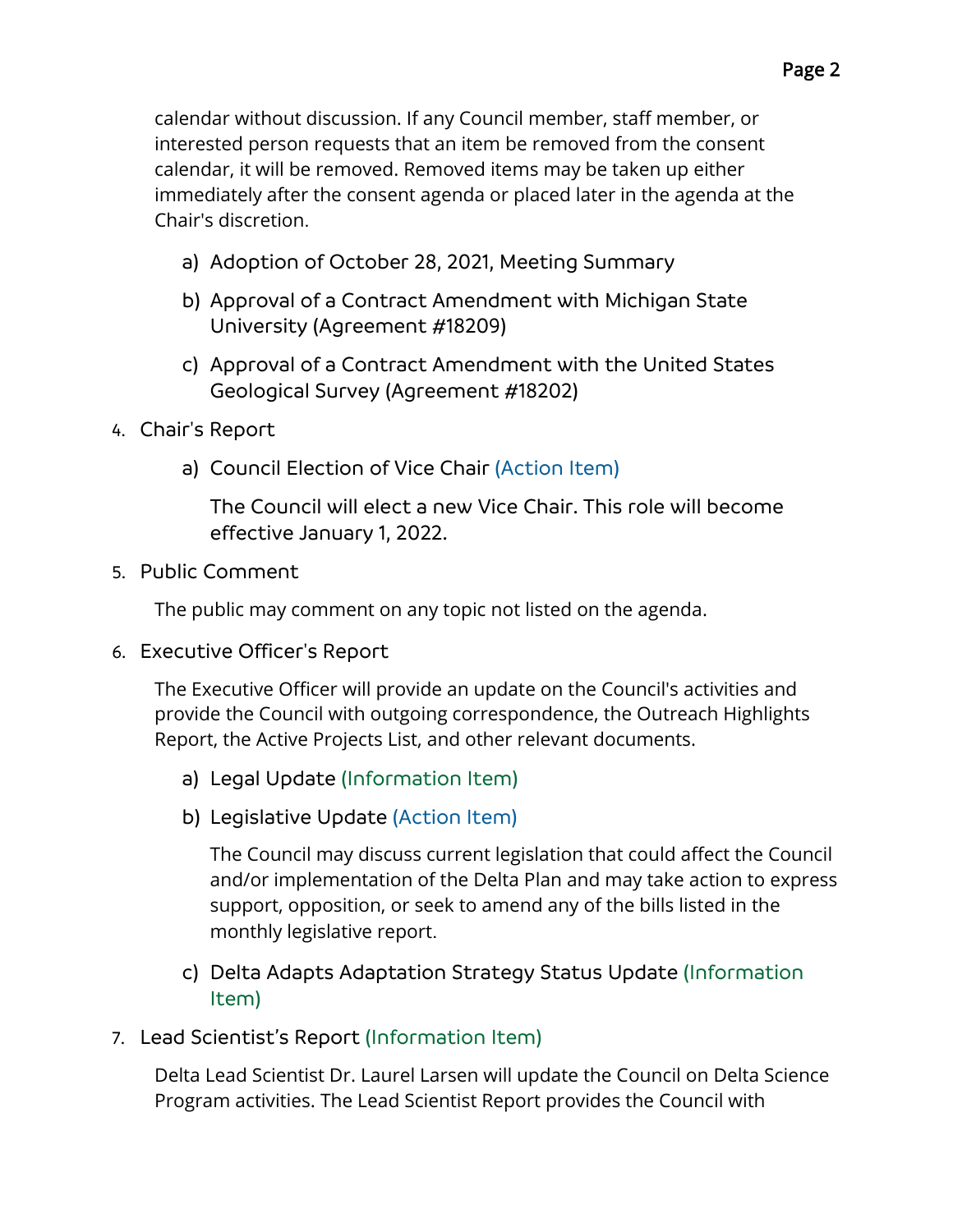unbiased advice on matters of scientific importance in the Delta. In addition, the monthly report offers an opportunity for discussion of relevant advances in science impacting the Delta and highlights Delta Science Program activities.

## 8. Science Action Agenda Update (Information Item)

The Delta Science Program recently released the draft 2022-2026 Science Action Agenda (SAA) for public review. Updated periodically to re-examine collective priorities, the SAA is a pivotal document developed by and for the Delta science community that prioritizes and aligns science actions to address management needs. Delta Science Program staff will present an overview of the draft 2022-2026 SAA.

## 9. Great Delta Trail Master Plan (Information Item)

Delta Protection Commission staff will make a presentation to the Council regarding the Draft Great California Delta Trail Master Plan, which is currently available for public comment. The Master Plan advances implementation of several recommendations set forth in Delta Plan Chapter 5, Protect and Enhance the Unique Cultural, Recreational, Natural Resource, and Agricultural Values of the California Delta as an Evolving Place.

## 10. Performance Measures 2021 Year in Review (Information Item)

Council staff will present on Delta Plan performance measures, including a staff-produced video, highlight key annual Delta Plan performance measures updates and progress, and report on dashboard use in 2021.

## 11. Preparation for Next Council Meeting

## ADJOURN

Members of the public shall be provided an opportunity to address the Council on any agenda item (except closed session items) and any item not listed on the agenda (Agenda Item 5). Comments during the public comment period shall be limited to matters within the Council's jurisdiction. Reasonable time limits may be established for public comments (Government Code Section 11125.7). Your comments are important to each member of the Council and staff.

Members of the public interested in providing comments should join the meeting via Zoom and contact the Council Clerk at [engage@deltacouncil.ca.gov,](mailto:engage@deltacouncil.ca.gov) or call (916) 798-9817, provide their name and remain on the line. When called on by the